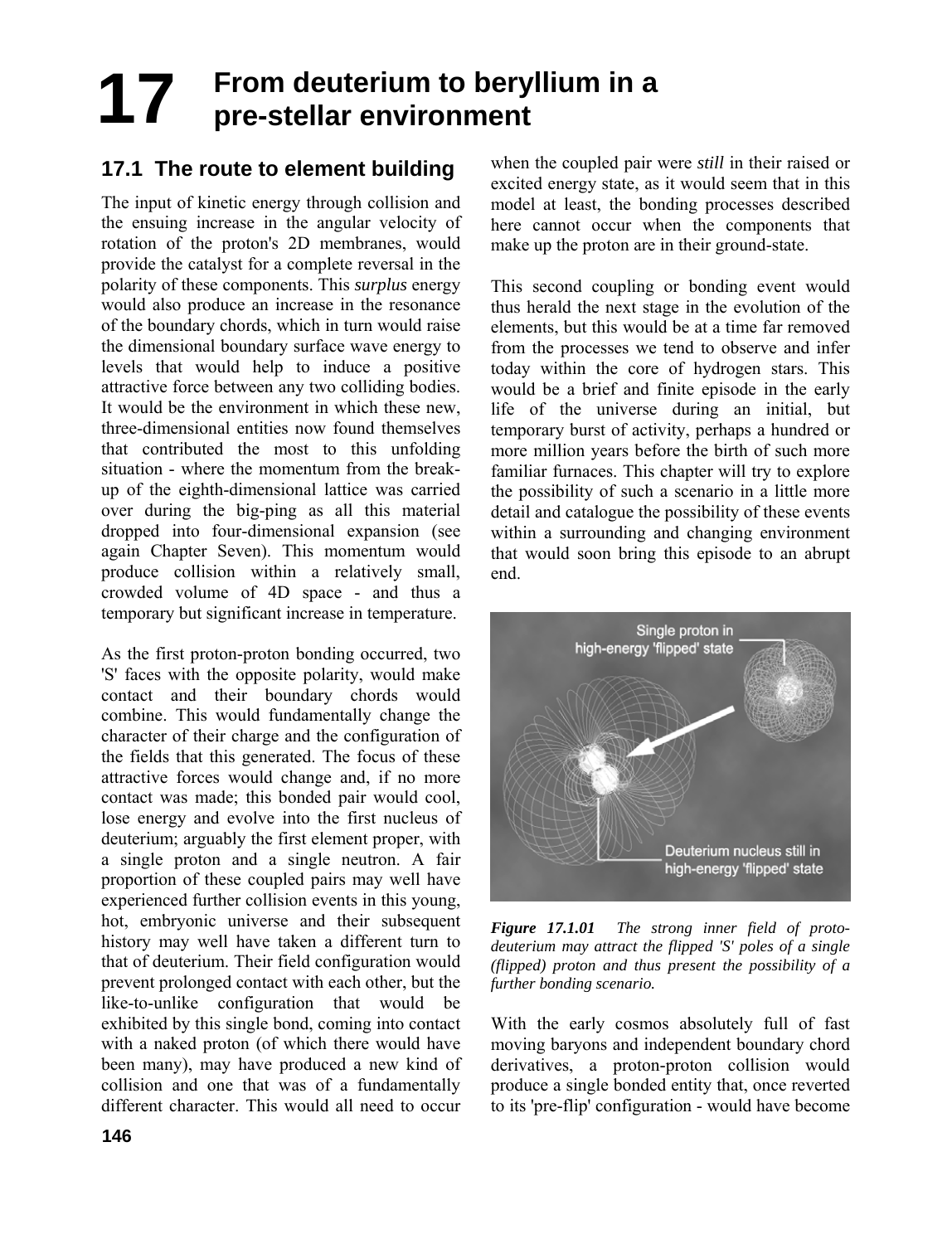this deuterium nucleus. This would now evolve down its own path, unless a further collision event occurred *before* it reverted back to its original polarity. As pondered within the previous chapter, two such double-proton bodies would be producing fundamentally different field configurations to their single proton equivalent and this may have prevented them all but a fleeting contact due to repulsion. This may infer that any further action could only be as a result of these bodies being in close contact with a further single proton only (see also *Figure 17.1.01* on the previous page).

The 'flipped' single bonded *proto-deuterium* body would consist of a weak outer field produced by the alignment of both S1 axes of the coupled protons and a much stronger inner field, utilizing both S2 and S3 axes - again provided by both of these protons. A passing or colliding single



*Figure 17.1.02 The stronger, inner field of protodeuterium produced by its S2 and S3 axes will attract the opposite pole of a closely passing or colliding single proton and a second bond may form.* 

proton would have three pairs of its own northsouth fields and these could theoretically bond with any of the opposite poles on protodeuterium's S2 and S3 axes. This would thus produce a second 'S' to 'S' face bond (which will be called an S2 bond) and this would be orientated so as to be perpendicular to the original S1 bond or axis.

At the 'S' face point of contact between these two colliding bodies, the dimensional boundary chords of each teddy would now intertwine as before and the polar distance would therefore double. This would again reconfigure the northsouth fields and produce one that was now more or less identical to that of the original single S1 bond of flipped proto-deuterium, but this new (S2) bond's axis would be running perpendicular to that of the first (see *Figure 17.1.02* in the previous column).



*Figure 17.1.03 As a third proton combines with 'flipped' proto-deuterium, its S2 and S3 axes must reconfigure because of the mutual interaction of the protons and all axes will result in being perpendicular to each other. A helium-3 nucleus will thus be formed.* 

The complimentary spin of the S2(N) membrane and one of the single proton's *SOUTH* poles (or visa versa of course) will also allow (and actually encourage) this coupling to take place. This new configuration of *three* bonded protons will not only have modified, but also satisfied the field requirements of two out of the total of three of proto-deuterium's 'S' face axes that produce this polarity in the first place. Both S1 and now S2 bonds (and their respective axes) will be producing a weak outer north-south field, while the remaining S3 axis will also need to reconfigure, because the overall nature of the system's polarity has changed; as has their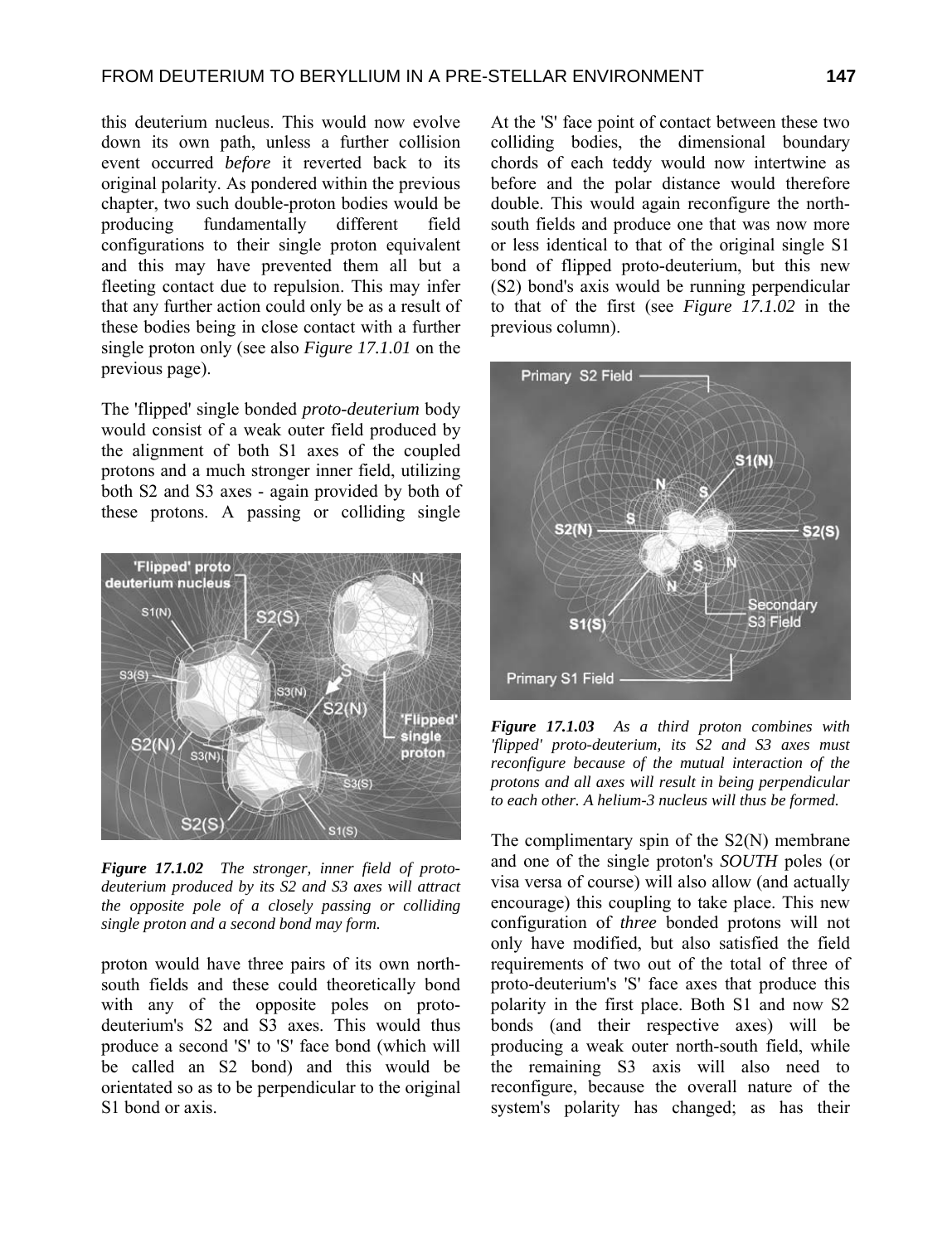interaction. Modelling this in three-dimensions (AutoCAD), there is only one possible configuration that can result and this has been shown in the screen-capture on the previous page (*Figure 17.1.03*).

The axes of the combined S3 fields must be perpendicular to those of the other two and there will at this stage, be *three* of these axes, all running parallel to each other. This configuration takes the form of a combined tri-polar arrangement, centred upon the axis that intersects both the S1 and S2. The field influence at each of these poles is twice that of the other two positions and this will effectively produce a *pseudo* bipolar field with its axis both perpendicular to and passing directly through - the intersection point of the other two axes.



*Figure 17.1.04 As a pair of helium-3 nuclei approach each other, their S1 and S2 fields may interact and cancel each other, allowing the attractive influence of opposite S3 poles to take effect.* 

Without wishing at this stage to digress from the accepted path of the simple 'pp1' chain reaction, the next significant phase should occur between two helium-3 nuclei. Before attempting to explore this interplay within the confines of this model, if this *IS* the case, a change in configuration *must* remove the component of strong repulsion between them. This may be due to the alignment of the newly reconfigured S1 and S2 fields whose

axes are now also perpendicular to each other and this ninety-degree displacement may produce a *cancelling out* of both (or at least of their effect on their surroundings). This would leave the stronger attractive influence of the S3 field to interact with that of an opposite number with the focus again at the intersection of the other two axes in each case (see *Figure 17.1.04* in the previous column).

### **17.2 The 'savory' index**

In this scenario, it may be the contact itself (between two He-3's) that actually voids the combined fields of their S1 and S2 axes, while repulsion still occurs with either single proton or deuterium. There may however, be another, more fundamental reason why only helium-3 can bond with helium-3 at this stage and this may be due to the concept of *signature angular velocities of rotation* first mentioned at the end of the last chapter. With a hint coming from the mass defect found to occur in nature and the way that protons appear to bond within this model, it is possible that the resulting energy threshold or ground state of any particular nuclei *after* they have flipped their polarity back to normal may vary depending on the number of their constituent nucleons. This may in turn, dictate the amount of energy that is required to produce that particular body's *signature angular velocity of rotation* for both its 'H' and 'S' face rotational pairs. Conversely, if the energy levels of these new nuclei return to the original ground state as exhibited by their component nucleons, then it is also possible that this may well affect the angular velocity of rotation of both their 'S' and 'H' face membranes. The difference between these signatures may be compared in terms of what can be referred to as their *savory index* (**S**ignature *A*ngular *V*elocity *O*f *R*otation *I*ndex).

This index can be defined as the sum of a component nucleon's resultant (or raised) 'S' and 'H' face *angular velocities of rotation* that occur during its 'flipped polarity' state (in  $\pi$ ). For example, if a single proton's 'flipped' 'H' and 'S' face membranes can be given the approximate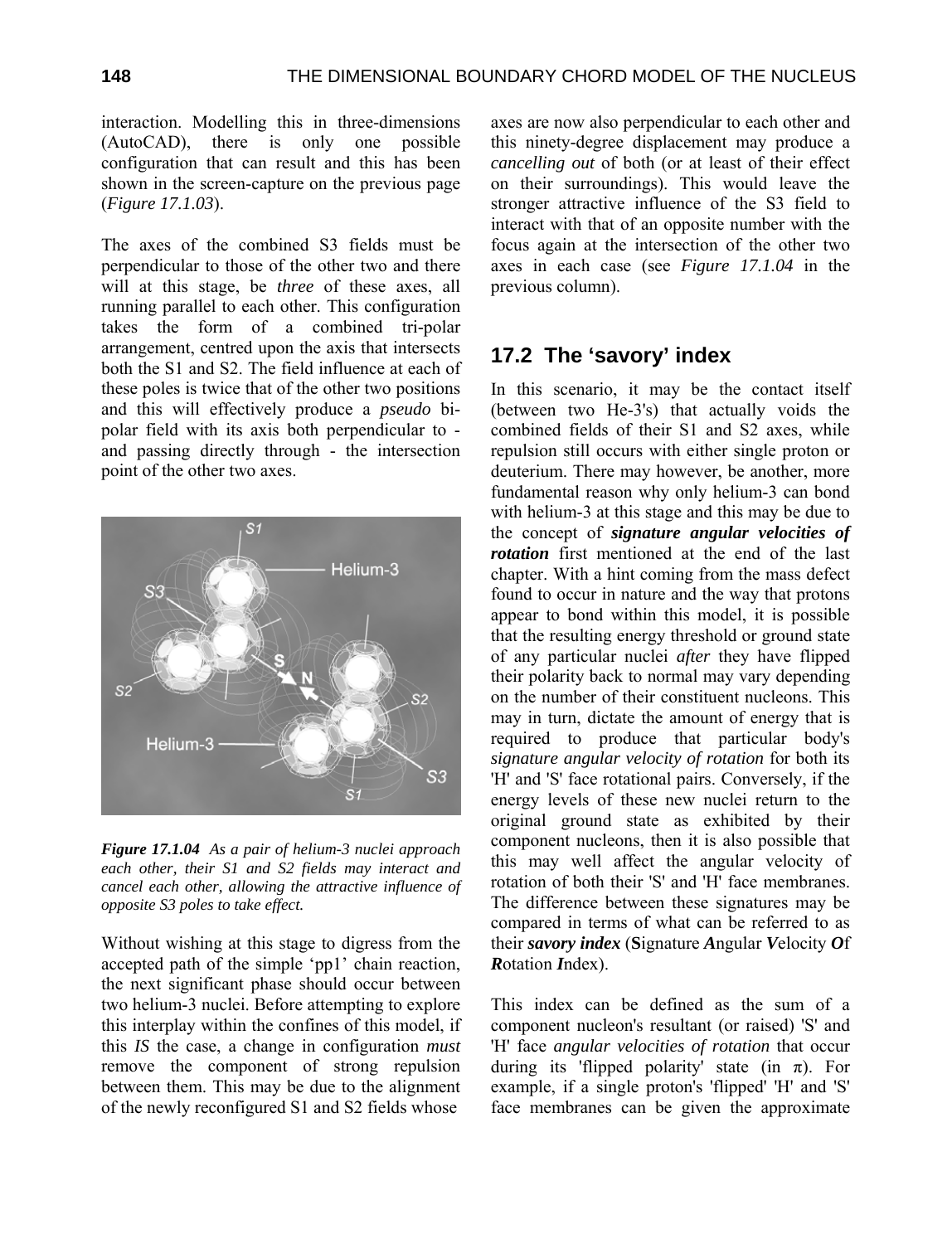value of  $3.5\pi$  and  $6.1\pi$  respectively (see the previous chapter); then its savory index would be *3.5 + 6.1* or *9.6*. Similarly, the increased overall mass of deuterium (while exhibiting almost the same 'flipped' ground state energy as the proton), may actually display a *savory index* that is perhaps some five to ten percent *lower* as a result of this additional mass. This may not however, be enough to prevent 'flipped' deuterium and a single 'flipped' proton from bonding under certain conditions, due to what has been called the spinorial *zone of tolerance* hinted at previously in Chapter 16.



*Figure 17.2.01 The difference in the savory indices of hydrogen, deuterium and helium-3 may contribute to the accepted route of the pp1 chain reaction. Values of pi are hypothetical and unsubstantiated at this stage.* 

When one looks at a helium-3 nucleus however, *ITS* increased mass in relation to its 'flipped' ground state energy, may slow this body's overall *signature angular velocities of rotation* to such an extent as to put them 'outside' the spinorial *zone of tolerance*. Helium-3's own *savory index* may produce a significantly different rate of membrane rotation when compared to that of either a single proton - or deuterium - and this may prevent any possibility of bonding between such bodies because of a marked difference in membrane rotation speeds that cannot be absorbed adequately regardless of this zone of tolerance. Therefore, through a combination of like-to-like repulsion and differences in the

perceived *savory indices*, bonding may only be able to progress in the direction illustrated by the 'pp1' chain reaction anyway (see *Figure 17.2.01* in the previous column).

In other words, although the interaction of the S1, S2 and/or S3 fields of *ALL* three nuclei may in themselves allow the bonding process to theoretically occur, their differing components of spin (taking helium-3 out of the zone of tolerance), may be the governing factor here. In this scenario - and at this stage in the evolutionary process - only another helium-3 nucleus will have the necessary credentials to bond with helium-3 as they are evolutionarily unique from both a single proton and deuterium.

It was suggested in the previous chapter that the environment during this early time may have played a significant part in how helium-3 originally bonded with He-3. The graph within *Figure 16.3.01* (on page 143) shows helium-4 as a proverbial 'flyer' as far as the straight-line gradient is concerned. This is based on the prediction that helium-4 in this model, will comprise a total of four bonds connecting its alternating two protons and two neutrons (see *Figure 17.2.02* below).



*Figure 17.2.02 The puzzle of helium-4's mass defect, which does not follow the straight-line gradient of the other early elements, synthesised not long after the bigping.* 

The straight-line plot (shown in grey) produces a correlation between the mass defect per nucleus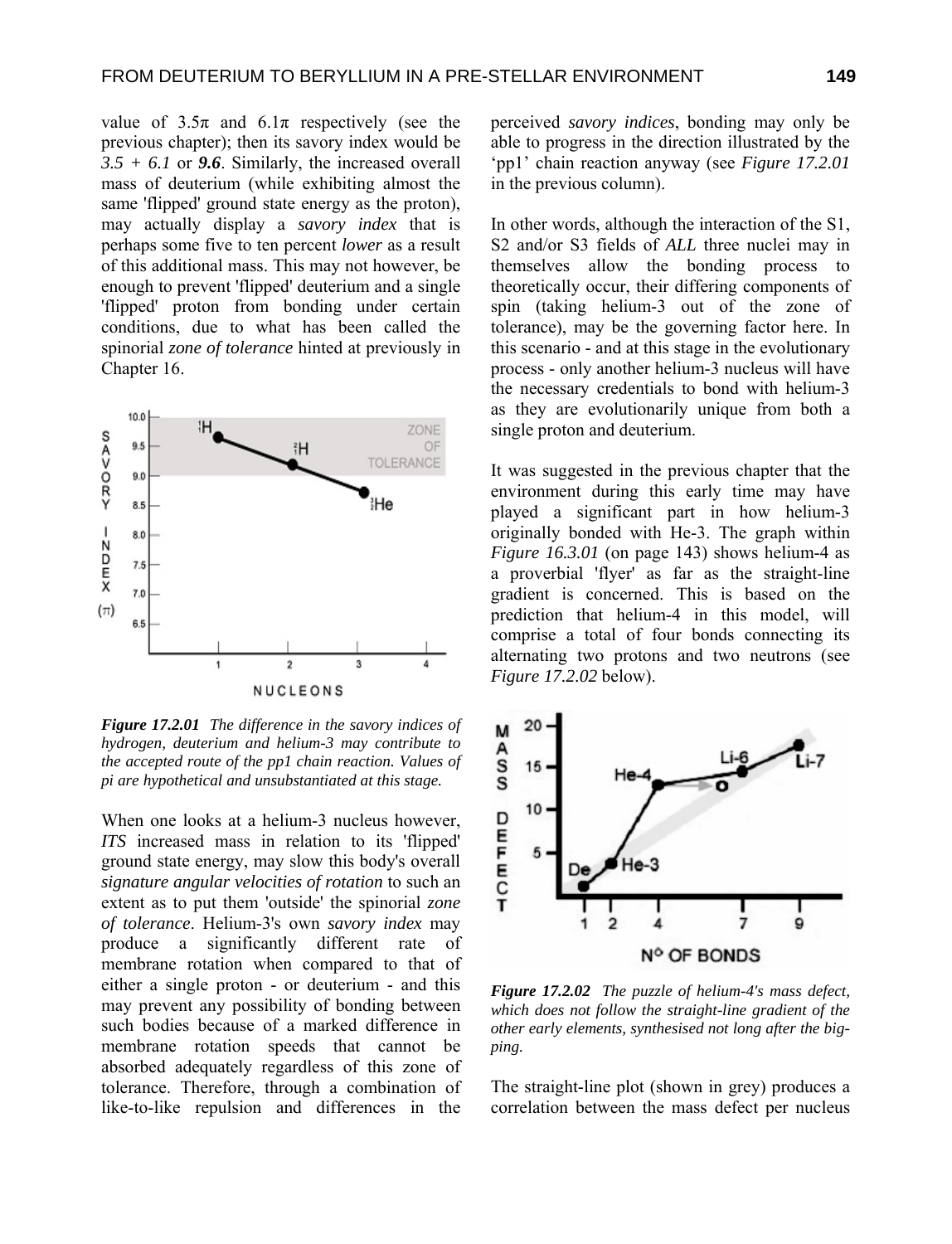and the predicted number of bonds utilised; (the mass defects are again, multiples of deuterium or *4 x 10<sup>-30</sup> kg = 1*). Apart from helium-4, the mass defect (and therefore energy) per bond, quite closely follows the gradient. Using this as a (temporary) rule of thumb, helium-4's mass defect should really, correspond with *SIX* bonds (the open circle ahead of the arrow from He-4 in the figure). The problem is however, that in this model at least, there is no way of bonding six nucleons  $(2 \times He-3)$  utilising just six bonds (this requires seven bonds no matter which way you try it). This curiosity would seem to create a slight puzzle as far as helium-4's own origin in this model is concerned and may also back-up the view addressed in the previous chapter that there may have actually been a *two-stage* process in the synthesis of these early elements not long after the initial big-ping.

#### **17.3 B onding during an early less expansive universe**

Looking at the environment for a moment, one must take into account the component of expansion - which is an integral part of the fourdimensional medium in which this model's 3D material has become suspended. In the very early universe where expansion is so far limited, the force required to bond two nucleons (or indeed to attract any two nucleons or particles) may have been significantly less than that required for the same two particles or nucleons at a later date; when expansion has 'rarefied' this environment. In a small, dense volume of 4D space, the ground state energy level will be relatively high compared to that of a more 'rarefied' one and the input of energy required to cross any previous (dense) threshold would be that much greater, the *more* that expansion makes itself felt.

The energy requirement (or the conversion of mass to energy that is the mass defect) required to bond two helium-3 nuclei during the very early stages of the universe - may have produced a *seven-*bond nucleus, which would correspond to lithium-6. As the universe expands, this same mass defect can only produce the equivalent of a

six-bond nucleus (following the straight-line gradient) - but there is an inherent problem here. As stated above, this model cannot produce a sixnucleon body with just *six* bonds and the nucleus must disintegrate. Coincidentally, both helium-6 and helium-5 are short-lived isotopes and the former will theoretically become the latter by *beta-decay* in just under a second. Helium-5 will tend to decay by neutron emission in something like  $6 \times 10^{-20}$  seconds to become helium-4 - which is of course, stable. It could be argued that because of expansion, a pair of bonded helium-3 nuclei do not have quite enough energy to produce the previous seven-bond event and must deteriorate to the next most stable configuration. The mass defect will not change, because the conversion of mass to energy remains the same as it was in a smaller, denser, younger universe - but the physical environment and conditions have. As the universe expands beyond a certain point, lithium-6 synthesis via the collision of two helium-3 nuclei must cease and because of a progressive drop in the density of this expansional and supportive 4D medium, a *second-stage* nucleosynthesis must take over. This now produces helium-4 by the same event. but this must also now include a decay from helium-6 via helium-5 (see *Figure 17.3.01* below).



*Figure 17.3.01 As second stage nucleosynthesis takes over, there is not quite enough energy to form a sevenbond nucleus and helium-6 decays via helium-5 to stable helium-4. This will all occur while the protons are still in their 'flipped polarity' state.*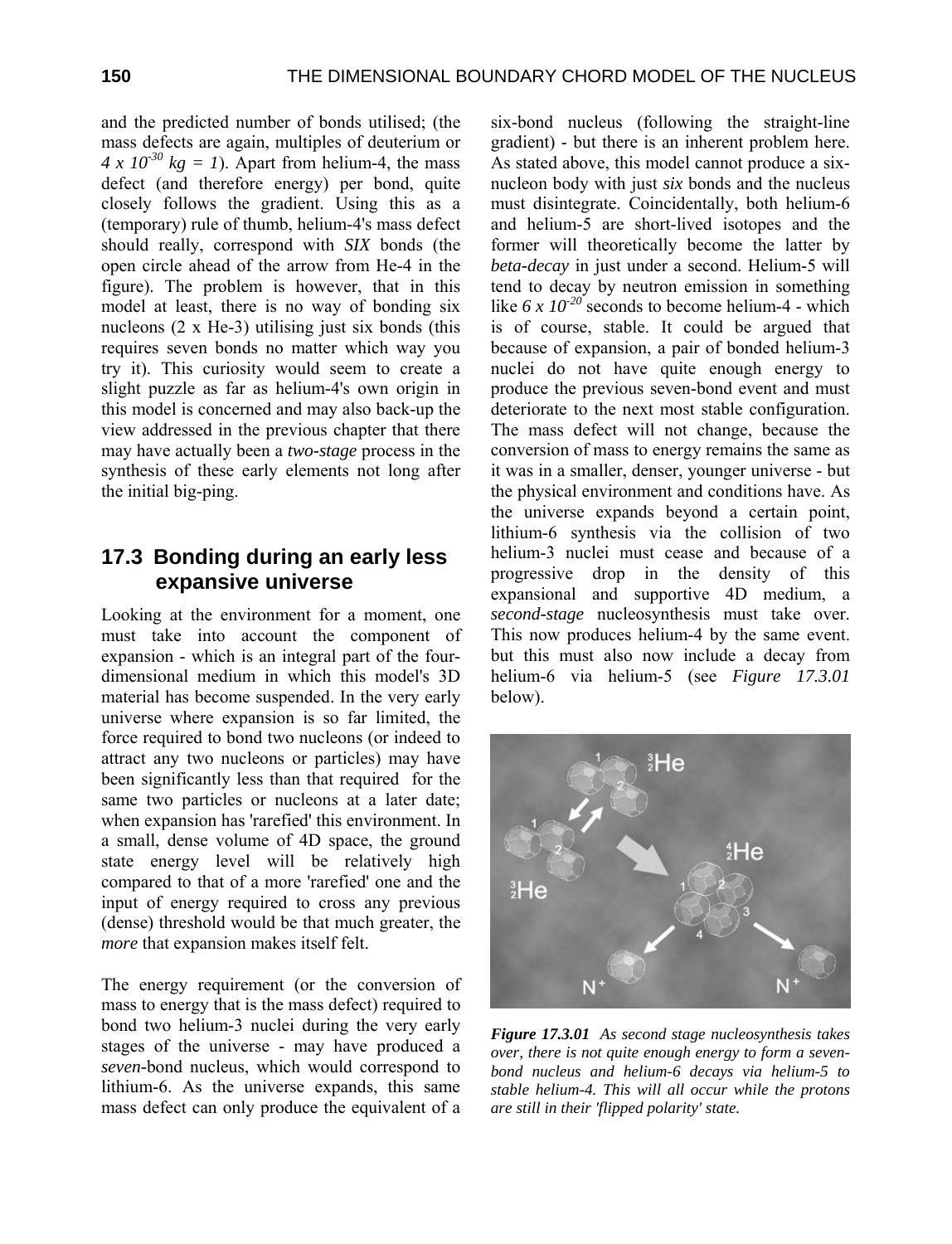This will at last seed the expanding universe with stable He-4 nuclei, providing the opportunity of collision between these newly synthesised bodies and a proportion of existing helium-3. This changeover to a *stage-two* type of nucleosynthesis must have occurred not long after the initial bigping - because there is obviously a great deal more helium-4 out there in the universe, than there is lithium-6. This process may have resulted in the present ratio we see for these early metals.

#### **17.4 Towards lithium and beyond**

Following the straight-line gradient in *Figure 17.2.02* on page 149, these violent collisions (because of the increased mass of He-4) should have enough energy to produce a seven nucleon, *nine*-bond entity that we would recognise as lithium-7. This element too, is believed to have been formed at a relatively early stage in the universe's history. There may still, even have been enough inertia and heat during this time to fuse a very small proportion of helium-4 nuclei together to form a very limited supply of beryllium (with its eight nucleon and twelve-bond configuration as the short lived *beryllium-8*). This was first inferred within *Figure 16.3.02* in the previous chapter. There is once again, a fundamental problem with naturally occurring beryllium, in that its stable form appears to be its isotope *beryllium-9* - but we shall return to this later.

The final clue as to what may be a two-stage process of early pre-stellar synthesis in the embryonic universe, may be the abundance of helium itself (second only to hydrogen of course) and the ratio of naturally occurring lithium-6 to lithium-7, which from an old table of isotopes<sup>1</sup> is stated as 7.42% and 92.58% respectively. With rapid expansion occurring from the very moment of the big-ping, lithium-6 production would not have lasted long - as this rapid change in environment (and therefore the energy requirements) prevented two helium-3 nuclei from being able to reach a seven-bond state. The results of these collisions would now only have enough energy to produce stable helium-4 after a

decay from what would effectively be the characteristics of helium-6 and helium-5 by the loss of two 'flipped polarity' protons in a separate two-stage process. With a growing abundance of He-4, which may have had a comparable savory index to that of He-3; the remaining helium-3 nuclei may now have had the opportunity through continued collision, to bond with this new stable form of helium (when still in the 'flipped' state of course); to produce the calculated early abundance of lithium-7. This does not take into account the later possibility of stellar nucleosynthesis once the first hydrogen stars had formed however.



*Figure 17.4.01 Beryllium-8 lies above the straight-line plot and this may infer a surplus amount of energy with its twelve-bond configuration that may render it unstable. A thirteen bond Be-9 isotope may be more stable (shown by the arrow).* 

The new (growing) abundance of stable helium-4 would theoretically induce collisions between them while still in their 'flipped polarity' state and these would logically seem to lead to beryllium-8. This is unstable however and will completely disintegrate, by the emission of two alpha particles in something like  $3 \times 10^{-16}$  seconds. As mentioned above, beryllium's *stable* form is its isotope Be-9, which in itself presents another puzzle. Why is this isotope stable and not the more 'balanced' four-proton, four-neutron variety? The answer to this question may again be expansion. By extending the plot in *Figure*